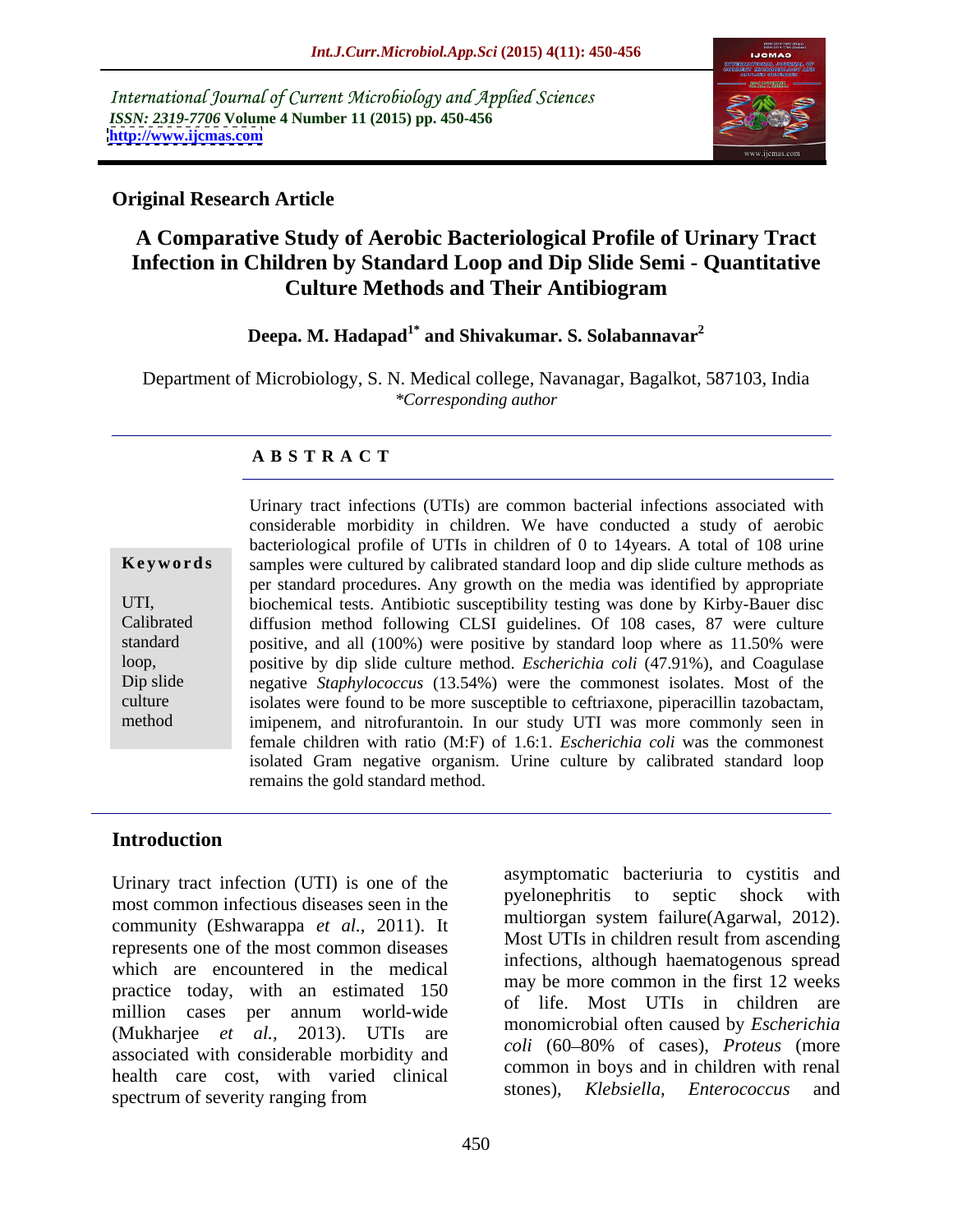coagulase negative *Staphylococci* (Brian *et al.,* 2005)*.*

Paediatric urinary tract infections are associated with high morbidity and long term complications like renal scarring, hypertension and chronic renal failure Mackie and Sandys (1965, 1966) method (Taneja, 2010). Hence the present study has been undertaken for the first time in our thoroughly before plating (Kieran *et al.,* institution. Our aim was to study the aerobic 2010). Calibrated loop designated to deliver bacteriological profile of urinary tract infections in children by comparing standard loop and dip slide semi - quantitative culture Reporting of bacterial count was done methods and their antibiogram.

The present study was carried out over a mumber of CFU per ml of urine:  $500 \times 25 =$ period of one year from Jan 2012 to Dec 2012. Clinically suspected UTI in children of  $0 - 14$  years with symptoms of fever with or without chills, burning micturition, frequency, dysuria, suprapubic pain were The number of colonies on the dip slide is included & those on antibiotic therapy were directly proportional to the viable bacterial excluded. The parents were instructed to count of the fluid in which the slide has been collect mid-stream urine sample from their dipped. After isolation, Gram stain, and children in sterile wide mouth containers as biochemical reactions were done according per standard guidelines. After sample to the procedures described in Mackie and collection, transported immediately to the McCartney practical microbiology and laboratory for further processing. <br>
Konemen text book of diagnostic congulate spanies for our contents as 2+ and many as 3+.<br>
Facilitative winds in the simulation of boosthesis we graded few as 1+, model age as 1-and MacConlege spaces<br>
Expression with the interimental back was 1+1, model

Urine sample is examined for the following testing was done on Mueller Hinton agar parameters appearance, colour, pH, and odour. Wet mount preparation and Gram stain was done for all urine samples The following antibiotics were used as per following the procedures explained in practical text book of Mackie & McCartney.

Inoculation on blood agar and MacConkey agar was done using calibrated standard loop. Culture is also done by dip slide method. Dip slides were prepared following (Naylor, 1967). The urine should be mixed a known volume, either 0.01 or 0.001 ml of urine was used (Mackie & McCartney). following the table (Table 1).

**Materials and Methods** If 25 *E. coli* colonies are counted and a 1/500 ml loop was used, the approximate 12, 500, such a count would be reported as:

10000 100 000 *E.coli* /ml.

McCartney practical microbiology Konemen text book of diagnostic microbiology. Antimicrobial susceptibility using Kirby- Bauer disk diffusion method.

CLSI guideline

In urine sediments white blood cells (WBC) Morfloxacin(Nx) - 10µg, Nitrofurantoin are usually reported as follows (Monica  $(NIT) - 300 \mu g$ , Penicillin(P) - 10 units, Cheesebrough, 2009): Cotrimoxazole (COT): Trimethoprim / **Few:** Up to 10 WBCs/HPF (High Power Nalidixicacid (NA) - 30 µg, Cefoxitin(CX) -Field, i.e., using  $40X$  objective) 30 µg, Erythromycin (E) - 15µg, Clidamycin **Moderate Number:** 11–40/HPF (CD) - 2 μg, Linezolid (LZ) - 30 μg, **Many:** More than 40WBCs/HPF Vancomycin (VA) - 30 μg, Ofloxacin (OF) sulfamethoxazole -  $1.25 \mu g/23.75 \mu g$ , 5  $\mu$ g, Chloramphenicol (C) - 30  $\mu$ g, Amikacin  $(AK)$  - 30 µg, Cefuroxime(CXM)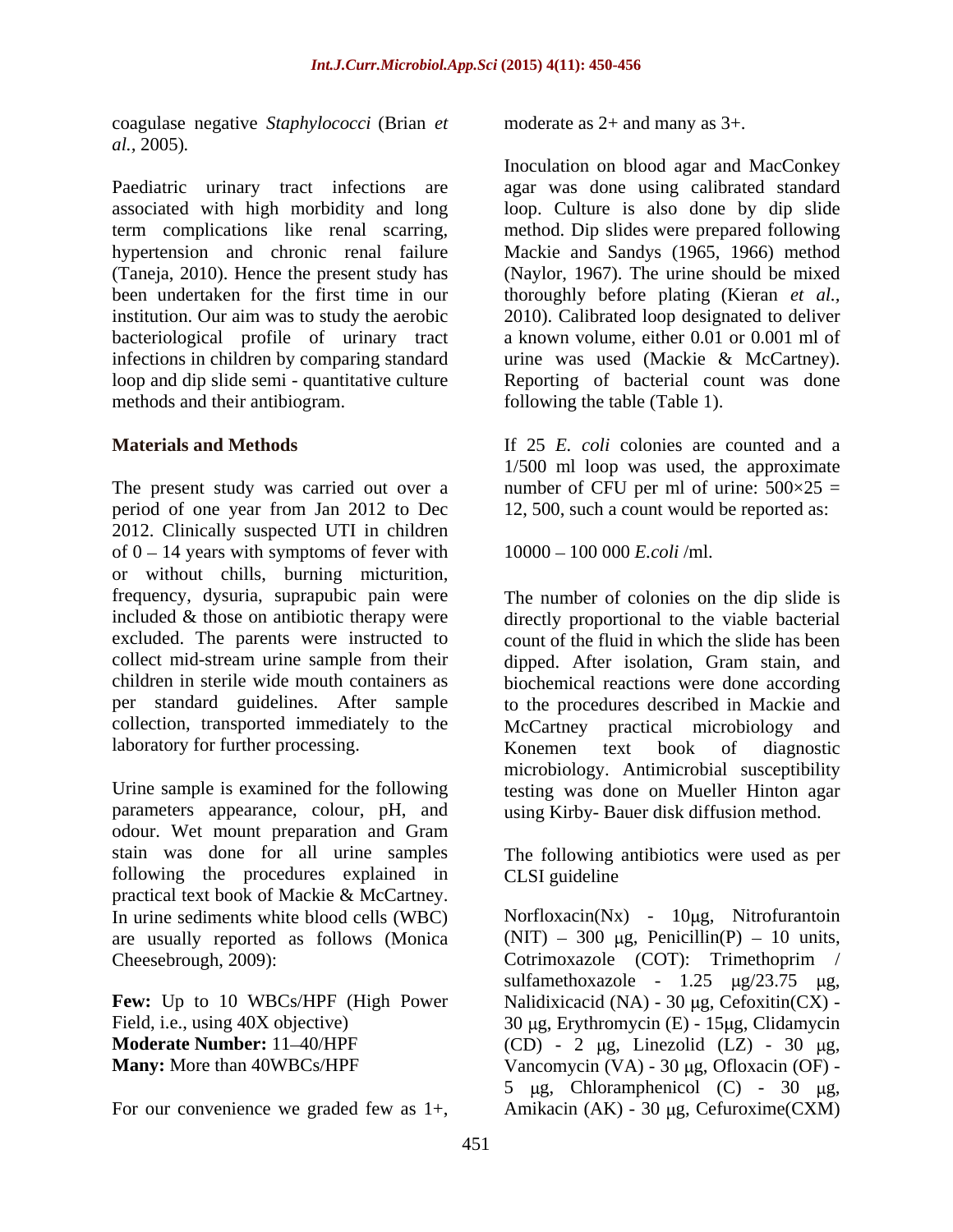- 30 μg, Imipenem(I) - 10μg, performed a comparative bacterial counts of

From total of 108 cases, 87 cases were positive for urine culture with significant bacteriuria. Distribution of cases according to gender is shown in the table 2

Females were higher in number as compared to males with a ratio of 1.6:1. For all samples culture was done by both standard loop and dip slide culture methods. Of 87 culture positive urine samples only 10 were positive by Dip slide culture method. Before doing urine culture, urine microscopy was performed to look for the presence of pus cells and bacteria. The dip slide culture method showed growth when wet mount microscopy of urine sample showed pyuria with grade 3+, the dip slide gave scanty<br>growth and 27 (21.9%) vielded an

Antibiogram of Gram negative organisms is shown in table 3. Antibiogram of Gram positive organisms is shown in the table 4.

In the present study, the culture positive cases were higher in females (62.03%) than the males showing the ratio of 1.6:1. Similar to our results, a study by Sharma *et al.* (2011) showed that at least 1% of boys and 3% of girls develop urinary tract infection

Our results were comparable with the observations made by Dennis Guttman, their clinical trials showed that all specimens containing >  $10^5$  organisms per ml gave dip slide counts of 200 or more colonies, and specimens with  $> 10<sup>4</sup>$  organisms per ml produced counts above 40 colonies (Dennis and Eliana *et al.* (2008). About 21.7% and

William A, CRAIG and Calvin MK

 $Ceftriaxone (CTR) - 30 \mu g.$  1,000 clinical specimens using the pour **Results and Discussion a** dip inoculum detected all but 19 of 258 growth.<br>
unidentified bacterial count of  $\geq 10^5$ plate and dip slide method and observed that dip inoculum detected all but 19 of 258 specimens (92.6%) with 100,000 or greater colonies per ml. And also found that this simple, convenient method should allow more extensive use of quantitative urine culture in the diagnosis and follow up of patients with urinary tract infections in office practice. It should not be considered a substitute for the more definitive pour plate method or for standard methods for characterization of bacteriological species when more exact information is required. J Robson, N Lurie and J Tudor Hart had done a study on dip slide urine culture in children under 5 years old. Out of 567 registered children dip slide urine was obtained from 158 (27.9%). Out of 123 positive dip slides 91 (73.7%) yielded a significant pure growth, five (4.7%) a significant mixed growth and  $27$   $(21.9\%)$  yielded 5 organisms per ml (Robson *et al.,* 1979). Our observations were comparable with the observations made by Jeana *et al.* (1995) observed that dip slide culture method and other screening methods use has been limited by the lack of sensitivity when pathogens are present in low numbers(Jeana *et al.,* 1995).

during first ten years of life.<br>
for 83.33%. Among Gram negative susceptibility to imipenem, 93.47% to organisms per ml gave dip piperacillin tazobactam. The antibiotic  $^{4}$  organisms par ml pattern of *E. coli* in present study is in organisms per ml agreement with the study conducted by *et al.,* 1967). 39.3% of *E. coli* were shown to be sensitive In present study, majority of the isolates were Gram negative organisms accounting organisms *E. coli* was the commonest isolate (57.5%) of the 87 culture positive urine samples. 95.67% of isolated *E. coli* were susceptibility to imipenem, 93.47% to Eliana *et al.* (2008). About 21.7% and to cefuroxime and amikacin respectively.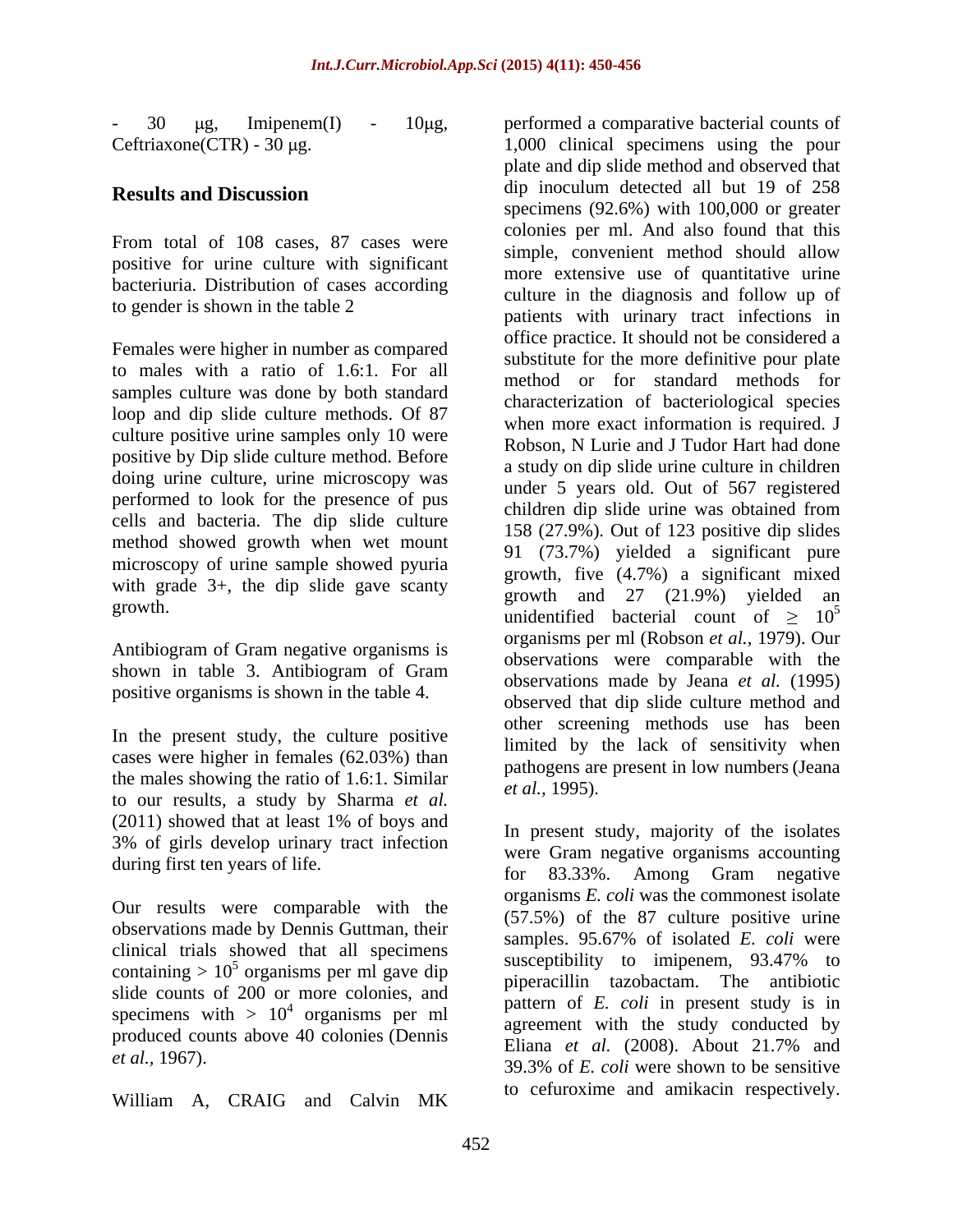Study conducted by Mansour *et al.* (2009) *al.* (2013) (63%), Eileen *et al.* (2011) (70%), observed that all Gram negative organisms (Gupta *et al.,* 2012), Kumar *et al.* (2003) were sensitive to amikacin (90.5 - 100%). (32.8%), Hadiza *et al.* (2003) (55.6%), Gvl Similarly a higher proportion of *E. coli* were *et al.* (47.6%), Eliana *et al.* (2008) (77%), isolated by Ji *et al.* (2011) (81.4%), Mohammed *et al.* (2007) (61%), Andrew *et* 

*et al.* (47.6%), Eliana *et al.* (2008) (77%), Mansour *et al.* (2009) (59%), Tanja *et al.* (2011) (67.7%).

### **Table.1** Reporting of bacterial count

| (CFU) per ml of urine                                                | <b>Report the bacterial count</b> |
|----------------------------------------------------------------------|-----------------------------------|
| $<$ 10 000 organisms/ml (10 <sup>4</sup> ml/)                        | Not significant                   |
| 10 000 – 100 000/ml $(10^4 - 10^3$ /ml)   Doubtful (repeat specimen) |                                   |
| >100~000/ml~(10 <sup>5</sup> /ml)                                    | Significant bacteriuria           |

### **Table.2** Distribution of cases according to gender

| Clinically suspected Culture Positive Culture Negative                                                                                           |  |  |  |
|--------------------------------------------------------------------------------------------------------------------------------------------------|--|--|--|
| Gender   Number   %   Number   %   Number                                                                                                        |  |  |  |
|                                                                                                                                                  |  |  |  |
|                                                                                                                                                  |  |  |  |
| 11.00 37.96 30.00 34.48 11.00 52.38<br><b>Female</b> 67.00 62.03 57.00 65.52 10.00 47.61<br><b>Total</b> 108.00 100.00 87.00 100.00 21.00 100.00 |  |  |  |

**Table.3** Antibiogram of Gram negative organisms

|                          | L.     | C. freundii | $\mid K.$ pneumoniae $\mid$ | <i>r</i> . | <b>Proteus</b> |
|--------------------------|--------|-------------|-----------------------------|------------|----------------|
| <b>Antibiotics</b>       | coli   | (%)         | (%)                         | aeruginosa | vulgaris       |
|                          | $(\%)$ |             |                             | (%)        | (0/2)          |
| Gentamicin               | 41.30  | 33.34       | 33.60                       | 25.00      | $NT^*$         |
| Piperacillin             | 93.47  | 83.34       | 88.50                       | 75.00      | 66.66          |
| tazobactam               |        |             |                             |            |                |
| Amikacin                 | 39.13  | 55.56       | 44.30                       | $0.00\,$   | $0.00\,$       |
| Cefuroxime               | 21.73  | 38.90       | 22.40                       | $0.00\,$   | $0.00\,$       |
| Ceftriaxone              | 69.56  | 66.70       | 66.70                       | 75.00      | 66.67          |
| Cefoxitin                | 45.65  | 38.90       | 44.25                       | 25.00      | 33.33          |
| Ofloxacin                | 54.34  | 61.12       | 66.70                       | 75.00      | 66.00          |
| Imipenem                 | 95.67  | 88.80       | 88.50                       | 100.00     | 100.00         |
| Norfloxacin              | 67.39  | 72.30       | 66.70                       | 75.00      | 33.33          |
| Nalidixic acid           | 47.82  | 55.55       | 44.25                       | $0.00\,$   | 100.00         |
| Nitrofurantoin   $84.72$ |        | 78.00       | 77.78                       | 25.00      | 100.00         |
| Ciprofloxasin            | 47.82  | 50.00       | 44.25                       | 50.00      | 33.33          |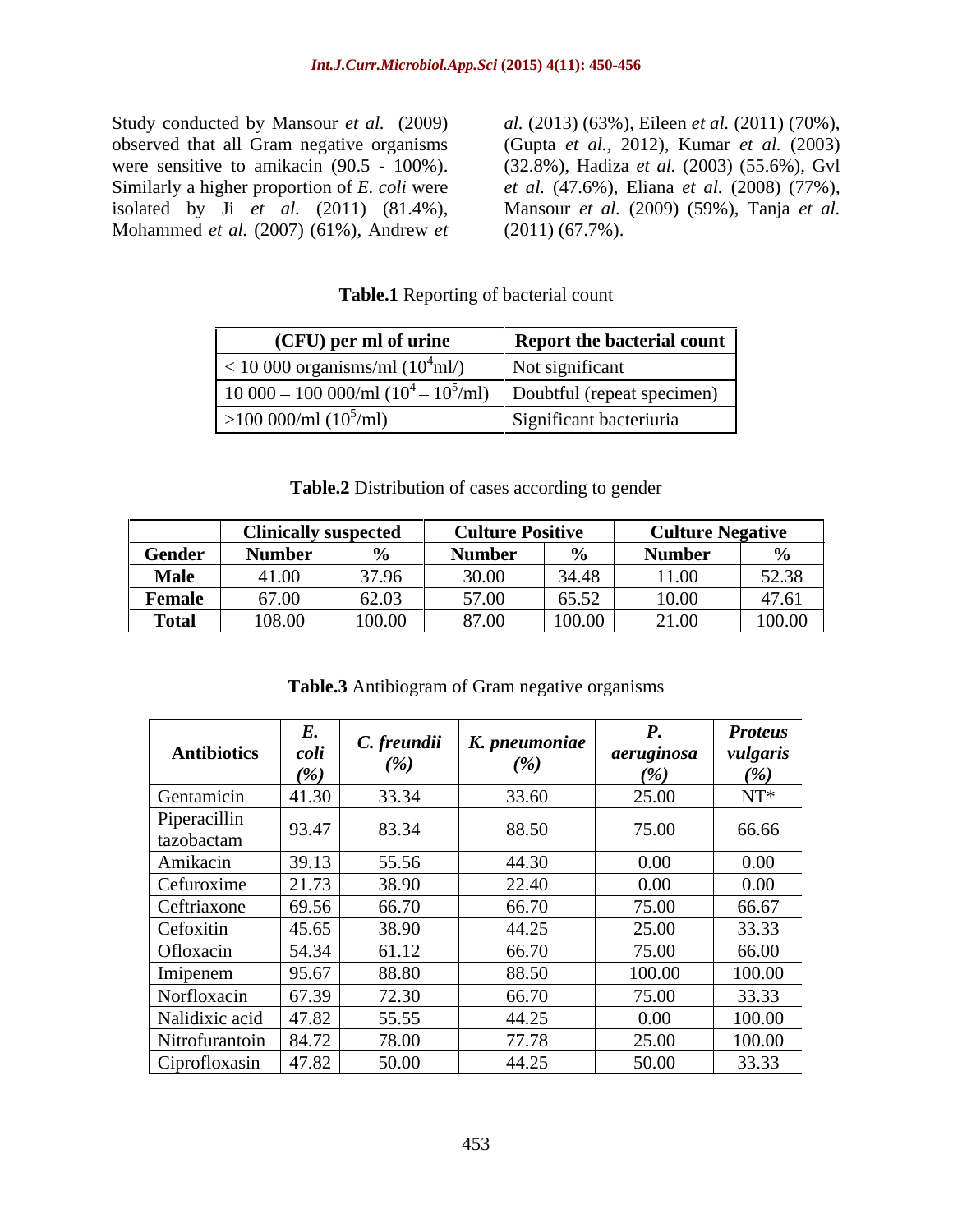| <b>Antibiotics</b> | S. aureus $(\%)$ | CONS(%) | <b>Enterococcus</b><br>$\text{spp}(\%)$ |
|--------------------|------------------|---------|-----------------------------------------|
| Penicillin         | $0.00\,$         | 15.38   | $0.00\,$                                |
| Linezolid          | 100.00           | 100.00  | 50.00                                   |
| Vancomycin         | 100.00           | 100.00  | 100.00                                  |
| Erythromycin       | 100.00           | 53.84   | 50.00                                   |
| Cefoxitin          | 100.00           | $NT^*$  | $NT^*$                                  |
| Ofloxacin          | 100.00           | 61.53   | 50.00                                   |
| Norfloxacin        | 100.00           | 53.84   | $0.00\,$                                |
| Nitrofurantoin     | 100.00           | 84.61   | 50.00                                   |
| Nalidixic acid     | $0.00\,$         | 38.46   | $0.00\,$                                |
| Cotrimoxazole      | $0.00\,$         | 69.23   | $0.00\,$                                |
| Ciprofloxacin      | 100.00           | 69.23   | $0.00\,$                                |
| Piperacillin       | 100.00           | 100.00  | 100.00                                  |
| tazobactam         |                  |         |                                         |

**Table.4** Antibiogram of Gram positive organisms

In present study 16.6% of Gram positive vancomycin, nitrofurantoin and piperacillin organisms were isolated, coagulase negative *Staphylococcus* was the most common isolate. And other isolates were The urine of all children who are suspected *Enterococcus* spp and *S. aureus*. All the as having UTI should be cultured by Gram positive isolates showed 100% standard loop to avoid diagnostic error, for sensitive to vancomycin, piperacillin proper antibiotic selection, and to prevent tazobactam and were resistant to penicillin. drug resistance at primary level. Dip slide is

In conclusion, Gram negative bacilli were loop method. predominantly associated with UTI compared to Gram positive cocci. References *Escherichia coli* being the most common organism cultured in urine of these children, followed by *Citrobacter freundii* and *Klebsiella pneumoniae*. P.S. *et al.* 2013. Microbiology of

Compared to calibrated standard loop, dip slide culture method showed growth only Blondeau, J.M., Yaschuk, Y., Galenzoski, when there was significant bacteriuria with pyuria Grade 3+. Hence urine culture by calibrated standard loop remains the ideal method for diagnosing UTI. Most of the isolated Gram negative organisms showed  $713$ . sensitive to ceftriaxone, piperacillin Brian, S.A., Sarah, H., Curry, 2005. Urinary tazobactam, imipenem, and nitrofurantoin. And isolated Gram positive cocci were In present study 16.6% of Gram positive vancomycin, nitrofurantoin and piperacillin<br>
organisms were isolated, cougulase negative tarzobactam.<br>
Staphylococcas van do the installation continuous of Fine in the state of all

tazobactam.

standard loop to avoid diagnostic error, for less sensitive when compared to Standard loop method.

## **References**

- Andrew, J.R., David, M.G., Margaret, M., Ephraim, O.T., Mohan, N., Andrew, urinary tract infections in Gaborone, Botswana. *PLoS ONE,* 8(3): 57776.
- D., Hrabok, D., Isaacson, M., Lee, L. *et al.* 1995. Evaluation of the cult-dip plus dip slide method for urinary tract infection. *J. Clin. Pathol.,* 48: 710 713.
- tract infection in children. *Am. Acad. Family Physicians,* 72(12): 2483-2488.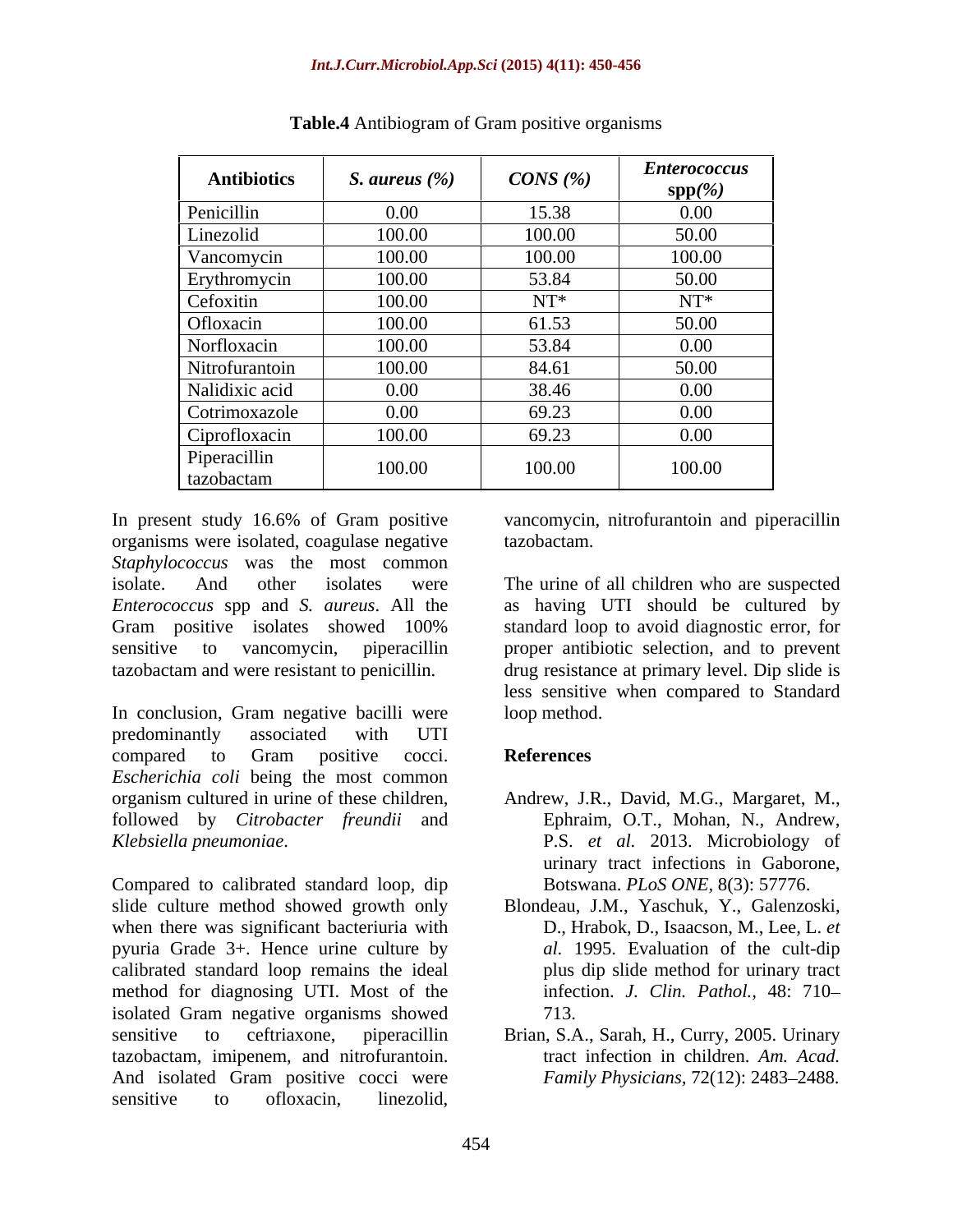- Collee, J.G., Duguid, J.P., Fraser, A.G., Laboratory strategy in the diagnosis of 1351–1353.
- Dennis, G., Naylor, G.R.E. 1967. Dip slide: An aid to quantitative urine culture in Pediatric, 54(2): 79–85.
- Eileen, M.B., Kehl, K.S. 2011. A critical appraisal of the clinical microbiology tract infections. *J. Clin. Microbiol.,*
- Eliana, B.M.G., Eitan, N.B., Stanley, N., pediatric community acquired urinary *Microbiol.*, 20(1): 29–32.
- 2011. Clinico microbiological profile 123.
- Foxman, B. 2003. Epidemiology of urinary
- 
- Hadiza, H.L., Didier, M., Antoine, T. 2003. Antimicrobial resistance among Mukharjee, M., Shreya, B., Sandip, K.M., Bangui, Central African Republic*. J.*
- Jeana, F., Judy, T., Miller, J.M. 1995. Evaluation of a new, semi quantitative

Marmion, B.P., Simmons, A. specimens. *J. Clin. Microbiol.*, 33(5): screening culture device for urine 1351 1353.

- Infective syndromes. In: Collee, G., Ji, E.Y., Wun, K.K., Jin, S.L., Kyeong, S.S., Fraser, A.G., Simmons, A., Marmion, Tae-Sun, H. 2011. Antibiotic B.P. (Eds), Mackie and McCartney susceptibility and imaging findings of practical medical microbiology, 14th edn. Churchill Livingston, New York. responsible for acute urinary tract Pp. 84–89. The extended in children: A five - year Tae-Sun, H. 2011. Antibiotic the causative microorganisms single center study. *Korean J. Pediatric,* 54(2): 79–85.
- General practice. *Brit. Med. J.,* 3: 343 Kieran, M.K., Liam, G.G., Brendan, D. 345. 2010. A survey of the management of laboratory in the diagnosis of urinary NICE guidelines. *BMC Fam. Pract.,* urinary tract infection in children in primary care and comparison with the 11: 6.
- 49(9 Suppl.): S34 S38. Kumar, C.S.V., Jairam, A., Chetan, S., Nataly, A.S., Vanda, B., Julio, T. 2008. 2002. Asymptomatic bacteriuria in Antibiotic resistance pattern of school going children. *Indian J. Med.* Sudesh, P., Kapur, I., Srikaramallya, *Microbiol.,* 20(1): 29–32.
- infections. *Braz. J. Infect. Dis.,* 12(4): Mansour, A., Manijeh, M., Zohreh, P. 2009. 321–323. Study of bacteria isolated from urinary Eshwarappa, M., Dosegowda, R., tract infections and determination of Vrithmani, A.I., Khan, M.W., Shivakumar, P., Kempegowda, P. *Jundishpur J. Microbiol.,* 2(3): 118 Study of bacteria isolated from urinary their susceptibility to antibiotics.123.
	- of urinary tract infection in South Mohammed, A., Mohammed, S., Asad, U.K. India. *Indian J. Nephrol.*, 21(1): 30–36. 2007. Etiology and antibiotic resistance tract infections: incidence, morbidity, urinary tract infections in JNMC and economic costs. *Dis. Mon.,* 49(2): Hospital Aligarh, India. *Ann. Clin.* 53–70. *Microbiol. Antimicrob.*, 6(4): 1–7. patterns of community – acquired
- Gupta, V., Yadav, A., Joshi, R.M. 2002. Monica Cheesebrough, 2009. Examination Antibiotic resistance pattern in of urine In: District laboratory practice uropathogens. *Indian J. Med.* in tropical countries, Part 2, 2nd edn, *Microbiol.,* 20(2): 96–98. Cambridge University Press, Cambridge University Press, Cambridge. Pp.  $105 - 115$ 
	- uropathogens that cause community acquired urinary tract infections in resistance and extended spectrum beta *Antimicrob. Chemother.,* 51: 192–194. *E. coli* which are isolated from Mukharjee, M., Shreya, B., Sandip, K.M., Monalisa, M. 2013. Multi drug resistance and extended spectrum beta lactamase production in uropathogenic *E. coli* which are isolated from hospitalized patients in Kolkatta India. *J. Clin. Diagn. Res.,* 7(3): 449 453.